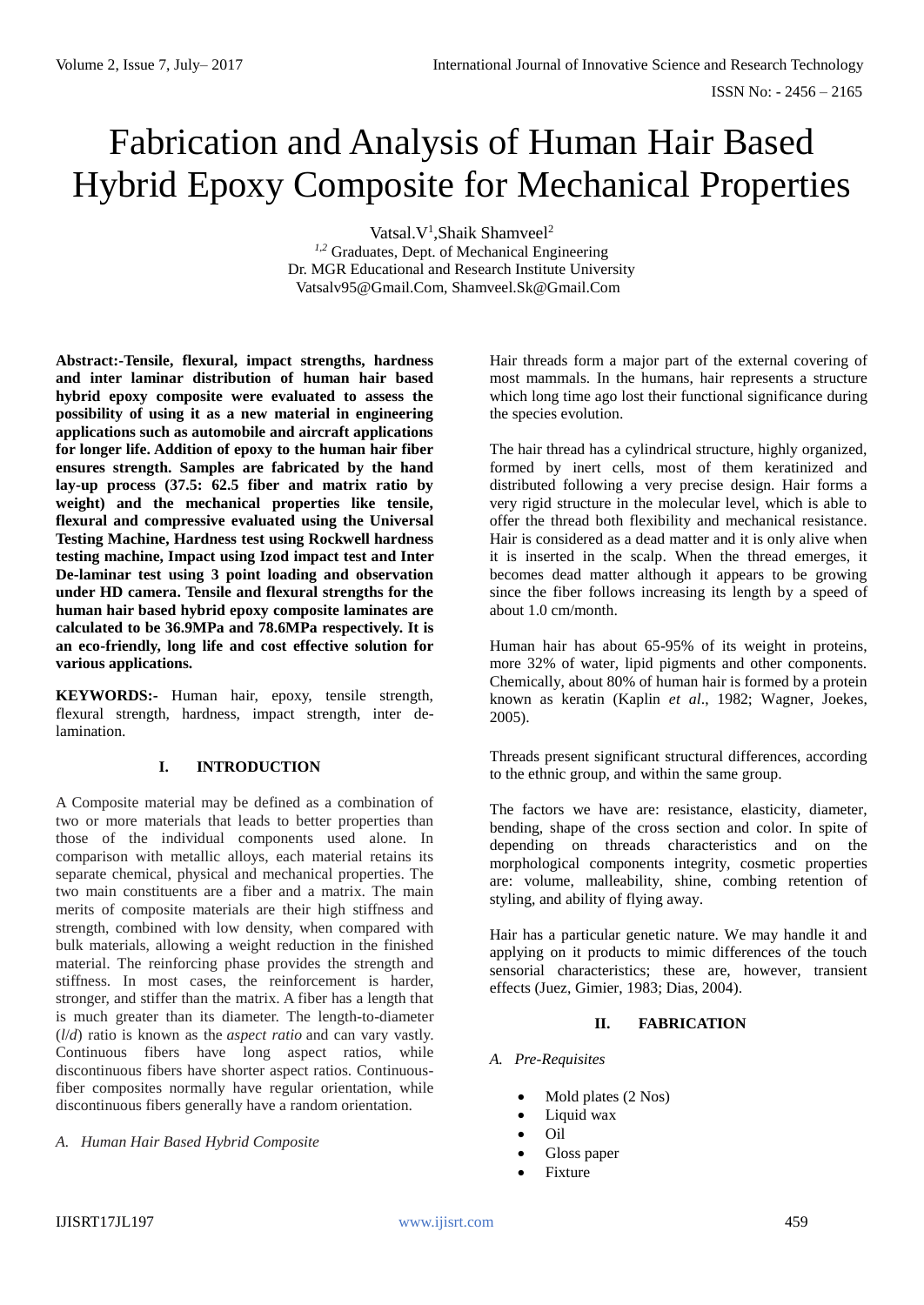ISSN No: - 2456 – 2165

- Plain white paper (210\*210mm)
- Cardboard strips (200mm long-2Nos ; 220mm long-2Nos)
- Cloth
- Hacksaw blade and Scissors
- Adhesive
- MS roller and Spacers (4mm)

#### *B. Preparation*

Two mold plates were taken and a template of 210\*210 mm size which is the size of the composite was readied within their boundaries.

The composite was made by collecting hair from various sources and making them into beds of minute thickness by hand rolling in such a way that the follicles are interlocked. Taking approximately 20gms of hair for each bed three such beds were made. After this a bunch of approximately 4inch long hair was taken and small groups of follicles were removed each of approximately same thickness and placed separately in longitudinal fashion. About 50 such strands were formed. The epoxy resin was made with a composition of Araldite LY556 to HY951 hardener in the ratio of (10:1) and mixed well.



Fig: 2(a) Preparation

## C. *Fabrication Process*

A portion of the mixed resin was applied on the inner side of the template. Then one of the rolled bed was placed and arranged precisely within the boundaries. This was allowed to dry for about 2 minutes before the second layer of epoxy was poured on top of it and spread evenly by using an MS roller held by a handle. Then they formed strands, about 25of them, were placed longitudinally, uni-directionally on top of the resin at an orientation of  $0<sup>0</sup>$  with respect to the first bed. Then the epoxy resin was poured on top of the second bed and evenly spread by using the MS roller. Then the second bed was used as the third layer and same procedure was followed. Then third bed was used as fourth layer by repeating same procedure. Then the remaining strands were placed on the top as last layer with an orientation at  $0<sup>0</sup>$  with reference to previous layer of strands

and all the remaining epoxy was poured on top. Another nicely waxed gloss paper cut to the dimensions of the mold plate was used to cover the top of the material. Then 4mm thick spacers were placed at the vertices of the template in order to ensure non-tapered surface and even thickness throughout. The top mold plate was placed on this preparation for sandwiching it. Then the setup was placed in a fixture and tightened fully until the excess epoxy flowed out and a proper setting was obtained and was left undisturbed for one day. After checking the proper curing of the composite, it was removed from the fixture, separated from the mold plates, the gloss paper was torn and the composite made ready.

After the composite was fabricated it was cut into standard dimensions and the weight was measured.5 similar materials were fabricated for conducting various mechanical tests.

| Specimen as<br>per the<br>sample taken<br>(dimensions) | <b>Epoxy Resin (wt.</b><br>in gms) | Fibre (wt.<br>in gms) |
|--------------------------------------------------------|------------------------------------|-----------------------|
| Composite 1<br>(Human Hair)                            | 125                                | 75                    |

Table 1. Weight of Each Component in Fabricated Material



Fig: 2(b) Fabrication Process



Fig: 2(c) Fabricated Material

#### IJISRT17JL197 www.ijisrt.com 460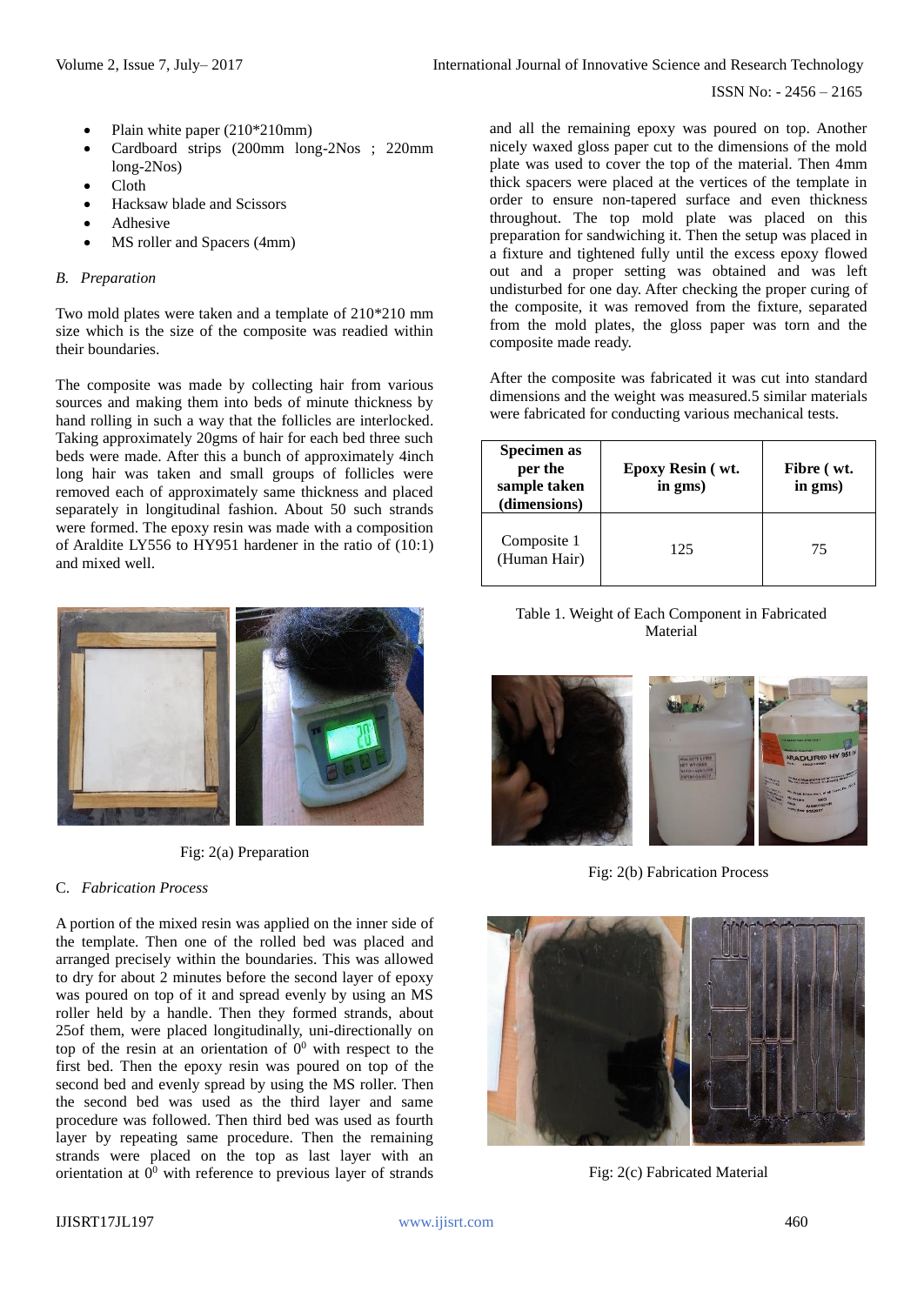# **III. TESTING**

#### *A. Tensile Test: ASTM D638-03*

Tension testing is a fundamental materials science test in which a specimen is subjected to a controlled tension until failure. Composite specimens are tested for tensile strength as per ASTM D 3039 test standard. The tensile strength and elastic modulus are given in Table 2.

The specimen was loaded in servo assisted hydraulic - Universal testing machine having gauge length of 120mm.The grips were tightened evenly and firmly to prevent any slippage. The speed of testing was set at the proper rate of 1mm/min and the machine was started. As the specimen elongates, the resistance of the specimen increases, and it was detected by a load cell. The vice was fitted firmly and zero reading was observed. Then step by step loading was carried out until the specimen failed at the maximum load. A plotter plots the load vs deflection curve results on the graph sheet. The stress vs strain curve was plotted from the plotter results. The tensile strength was calculated from the test results.



Fig: 3(a) Specimen for Tensile Test in UTM

#### *B. Flexural Test: ASTM D790*

The flexural properties of the composites were evaluated using the Universal Testing Machine, with a cross head speed of 1mm/min and span length of 50 mm. The flexural strength was measured as per the ASTM D 790.



Fig: 3(b) Specimen for Flexural Test in UTM

The test specimen was positioned horizontally over the two supports of the testing machine as shown in figure 3(b). The upper grip was moved downward, i.e., the load was applied perpendicular to the specimen surface.

The speed of testing was set at the proper rate and the machine was started. A plotter was connected to the testing machine. The deflection of the specimen was continued until a rupture of the specimen was observed. A plotter plots the load vs deflection curve results on the graph sheet. The stress vs strain curve was plotted from the plotter results. The flexural strength was calculated from the test results.

#### *C. Impact Test: ASTM D256*

Impact testing is done for determining the toughness of a material against sudden force or impact. Izod impact testing is an [ASTM](https://en.wikipedia.org/wiki/ASTM) standard method of determining the impact resistance of materials. A pivoting arm is raised to a specific height (constant [potential energy\)](https://en.wikipedia.org/wiki/Potential_energy) and then released. The arm swings down hitting the sample, breaking the specimen. The energy absorbed by the sample is calculated from the height the arm swings to after hitting the sample. A notched sample is generally used to determine impact energy and notch sensitivity.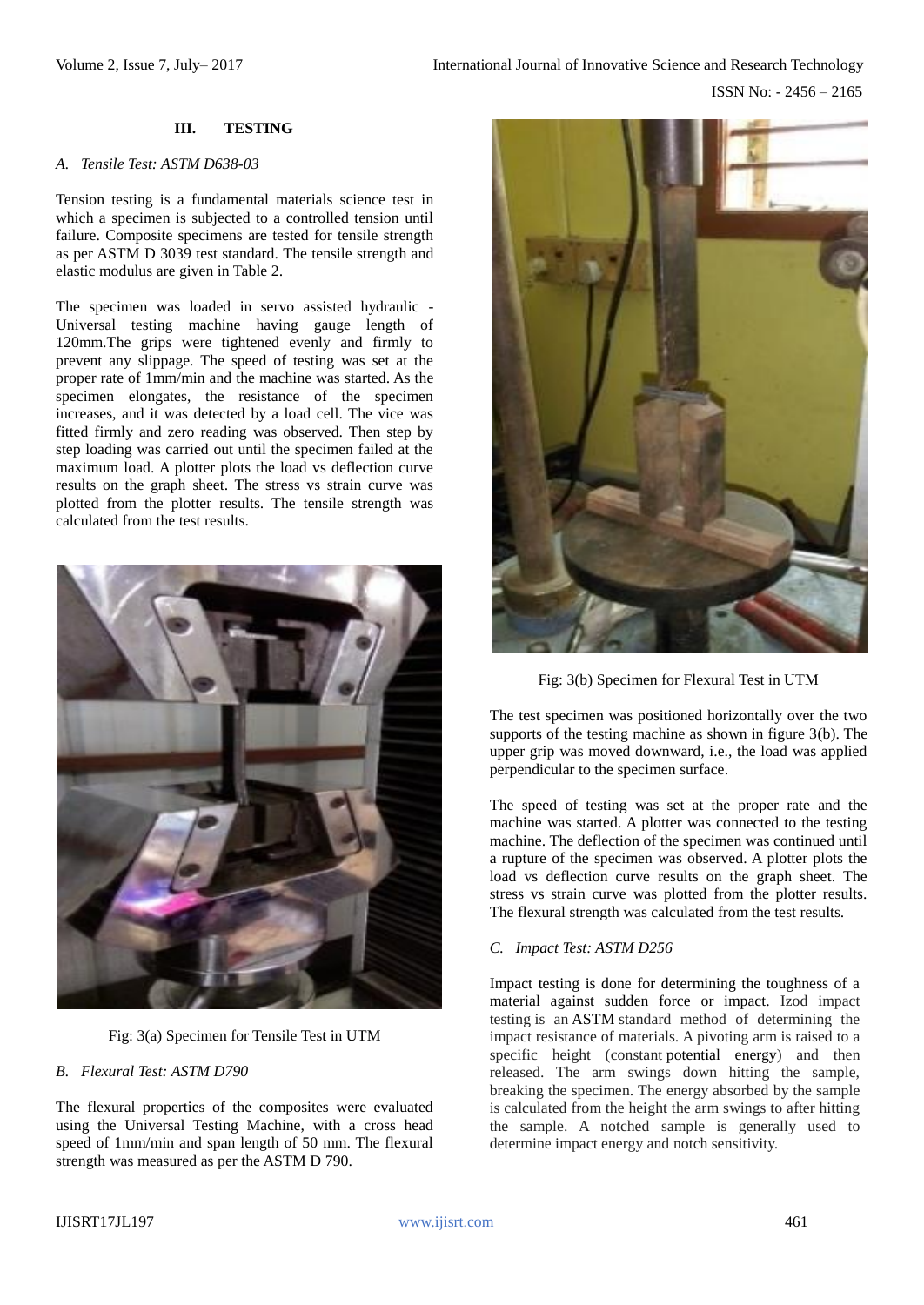

Fig: 3(c) Specimen for Impact Test in the Izod Impact Testing Machine

#### *D. Inter De-laminar Test: ASTM D2344*

Inter de-lamination is the property of a material to show its bending capacity whilst displaying its internal distribution of fibre and resin, in case of polymer. These dimensions are the same as those in the ASTM D-2344 standard. The material was placed on top of a three point loading chuck in form a beam as shown in the figure. Load was applied on this beam at the midpoint until the material fractured. The total fracture is then viewed under a High Definition camera for its inter delimitation images.



Fig: 3(d) Specimen Loaded in UTM for Three Point Bending



Fig: 3(e) Specimen for inter de-laminar Test under High Definition Camera

## *E.**Hardness Test: ASTM D785*

The hardness testing of plastics is most often measured by the Rockwell hardness test. It measures the resistance of the plastic toward indentation, thereby providing an empirical hardness value. The hardness values do not necessarily correlate to other properties or fundamental characteristics. Rockwell hardness is generally chosen for 'harder' plastics such as nylon, polycarbonate, polystyrene, and acetal where the resiliency or creep of the polymer is less likely to affect the results. The figure below, from Quadrant Engineering Plastic Products, shows the Rockwell hardness test geometry.



Fig: 3(F) Rockwell Hardness Indentation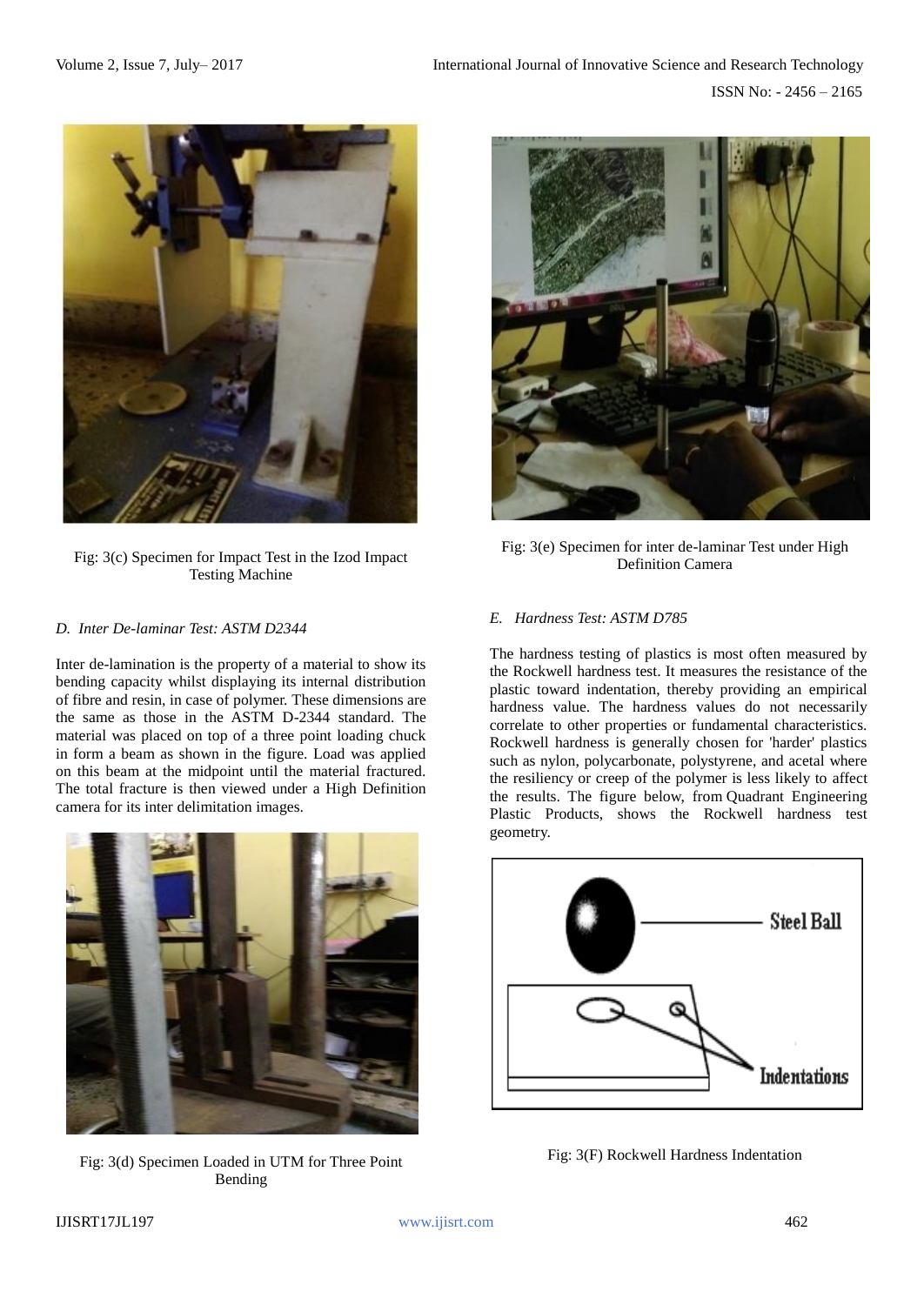ISSN No: - 2456 – 2165

A specimen of at least 1/4 inches (6.4 mm) thickness is indented by a steel ball. A small load is applied, the apparatus is zeroed, and then a larger load is applied and removed. After a short time with the preload still applied, the remaining indentation is read from the scale.The results obtained from this test are useful measures of relative resistance to indentation of various grades of plastics. However, the Rockwell hardness test does not serve well as a predictor of other properties such as strength or resistance to scratches, abrasion, or wear, and should not be used alone for product design specifications.

## **IV. RESULTS AND DISCUSSION**

#### *A. Tensile Strength*

The experimental values of tensile stress vs strain for composite specimens were plotted and have been shown in Figure  $4(a)$ . From the figure it is seen that the tensile strength value is 36.9 MPa for human hair epoxy composite.



Fig: 4(A) Stress Strain Curve of Human Hair Epoxy Composite

| <b>Specimen</b>             | Tensile $(N/mm^2)$ | Young's<br><b>Modulus (GPa)</b> |
|-----------------------------|--------------------|---------------------------------|
| Composite 1<br>(Human Hair) | 36.9               | 3.0                             |

Table 1: Tensile Strength

# *B. Flexural Strength*

The experimentally determined values of the flexural stress of the composite specimens were plotted against the flexural strain and have been shown in Figure 4(b). From the figure it is seen that the flexural strength value is 78.6 MPaat approximately 3.7% strain for human hair epoxy composite.



Fig: 4(B) Flexural Stress Strain Curve of Human Hair Epoxy Composite

| <b>Specimen</b>          | <b>Flexural Strength</b><br>(N/mm <sup>2</sup> ) |
|--------------------------|--------------------------------------------------|
| Composite 1 (Human Hair) | 78.6                                             |

Table 2: Flexural Strength

The enhanced flexural properties are due to the formation of a thick bonding network structure between the hair strands and the epoxy matrix.

# *C. Impact Strength*

As explained in the previous chapter, the impact test was conducted based on the ASTM D256 and following results were obtained. It was seen that the impact strength value was 6 Joules for human hair epoxy composite.The impact strength values of both the composites are given in Table 4.

| <b>Specimen</b>             | <b>Impact Strength (Joules)</b> |
|-----------------------------|---------------------------------|
| Composite 1<br>(Human Hair) | 60                              |

## Table 3: Impact Strength

# *D. Inter De-lamination*

The results that were obtained from the human hair epoxy composite images generated are epoxy distribution is uniform, compaction is good, fibres are distributed evenly, bonding of hair with epoxy is good, Material behaviour is normal.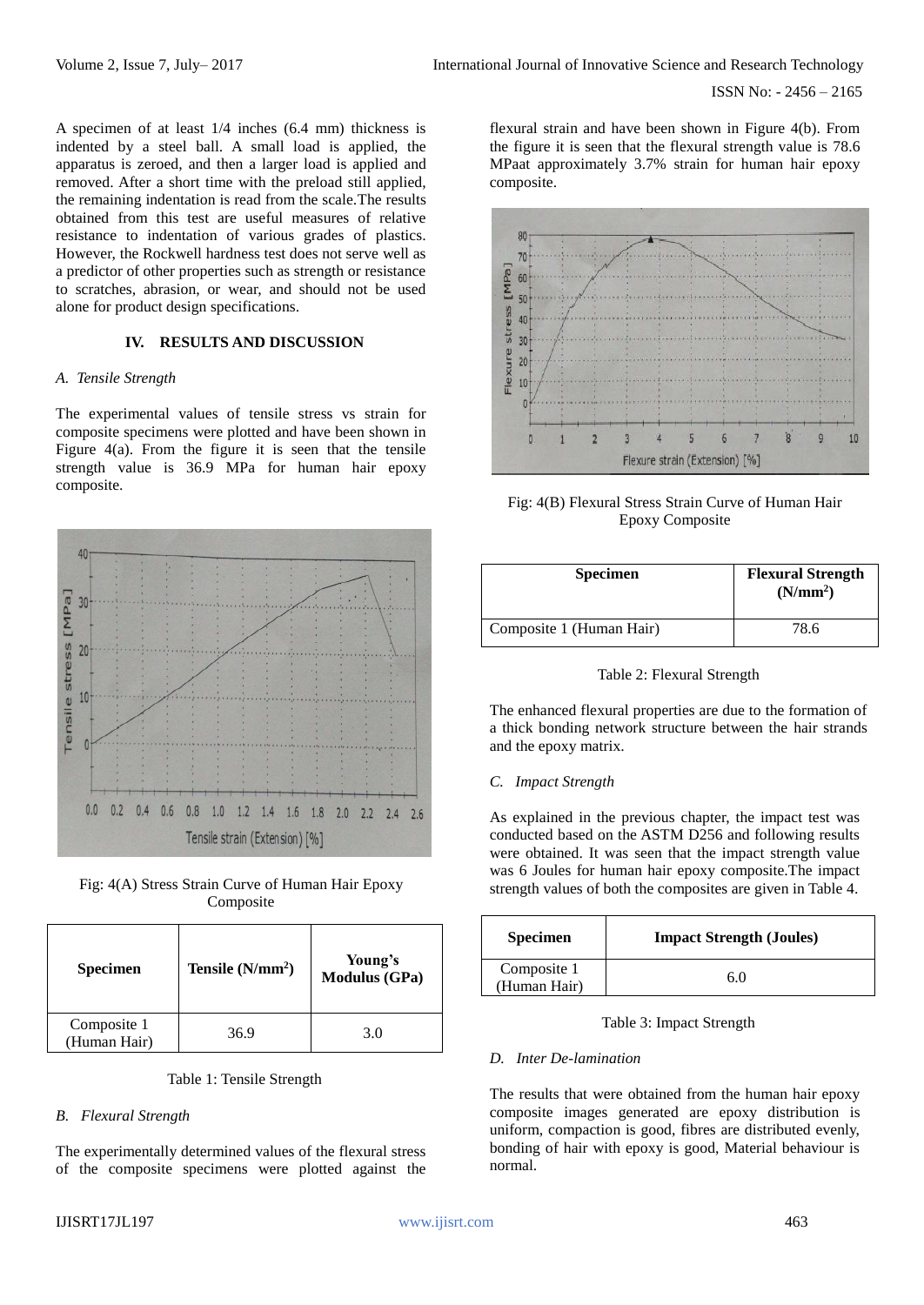ISSN No: - 2456 – 2165



Fig: 4(C) Inter De-Laminar Test Image of Human Hair Epoxy Composite

# *E. Hardness*

As explained in the previous chapter, the impact test was conducted based on the ASTM D785 and following results were obtained. Rockwell hardness test was done and hardness at 4 different locations were measured and following average value of hardness was obtained.

Material 1.Rockwell hardness (ball indenter): 36.33

# **V. APPLICATIONS**

This composite fabrication was aimed at producing durable bumpers as a primary application using hair fibre, with epoxy resin. The above results prove that this was a good attempt in making the desired composite.

Further, the applications over this material can be extended in other automobile and aircraft applications where there is a need for vibration, noise and dampening. It is also a good water-proofing and fire proof material due to the addition of epoxy.

Future works involve the usage of this composite in combination with other materials such as natural composites and phase changing materials (PCM) for various applications. Few practically possible applications of this materials includes bumpers, aircraft nose, engine covers, fuel tanks etc.

# **VI. CONCLUSIONS**

The tensile strength value of hair fiber epoxy composite is found to be close to 37 MPa which is very good for plastics.

The flexural strength of the composite was found to be 78.6 MPa which is remarkable.

The impact strength was 6 Joules and hardness number in Rockwell scale C was 36.33 which implies that the material is considerably tough and moderately hard. Also, the inter de-lamination images suggest that.

- Epoxy distribution is uniform
- Compaction is good
- Fibres are distributed evenly
- Bonding of hair with epoxy is good
- Material behaviour is normal

Hence, we can conclude that the hair fiber epoxy composite shows better mechanical properties. However, these results may vary depending upon the type of fabrication, fibre: matrix ratio and the number of layers of the individual constituents. It has a good scope of development and wide spread usage and also a good combining abilities. It is an eco-friendly, long life and cost effective solution for various housing problems.

## **VII. ACKNOWLEDGEMENTS**

The authors express sincere thanks to Er. A.C.S. Arun Kumar, Dr.M.G.R Educational Research Institute University, Chennai and its management and faculties for providing opportunity to do this research work. Authors also thank, Dr.K.R.Vijaya Kumar,J.Jayaseelan and all the staff at Dept. of Mechanical Engineering for their guidance, suggestions, inputs, support and encouragement throughout this research. We extend our sincere thanks to the test centers where all the mechanical tests were conducted.

## **REFERENCES**

- [1]. Sapuan, S.M., Hassan, M.Y. and Kassim, M.R. 2001. Tensileand flexural properties of epoxy composites based oncoconut fibre. Cien. Tecnol. dos Mater, 13 (1): 41-43.
- [2]. J. Jayaseelan, P. Palanisamy and K.R. Vijayakumar. 2013. Design fabrication and characterisation of nanotubes reinforces epoxy carbon fibers, *Int. J.*  AppliedResearch, 3(2), 228-231.
- [3]. "A REVIEW ON NATURAL FIBERS" D. Chandramohan& .K. Marimuthu Vol8Issue2/IJRRAS.
- [4]. American Society for Testing and Materials (ASTM), 2000.ASTM D 638-99-2000 and 790-99-2000. ASTMCommittee on Standards. West Conshocken, PA, pp. 1-13 and 145-151.
- [5]. Study on Mechanical Properties of Goat HairBased Composite Himanshu kumar sinha1, Niranjan thakur2Department of Mechanical Engineering,Dr. M.G.R. Educational and Research Institute University,Chennai, INDIA**.**
- [6]. Human hair "waste" and its utilization: Gaps and Possibilities by Ankush Gupta**.**
- [7]. State of the art on tribological behavior of polymer matrix composites reinforced with natural fibers in the green materials world Emad Omrani a,\*, Pradeep L.